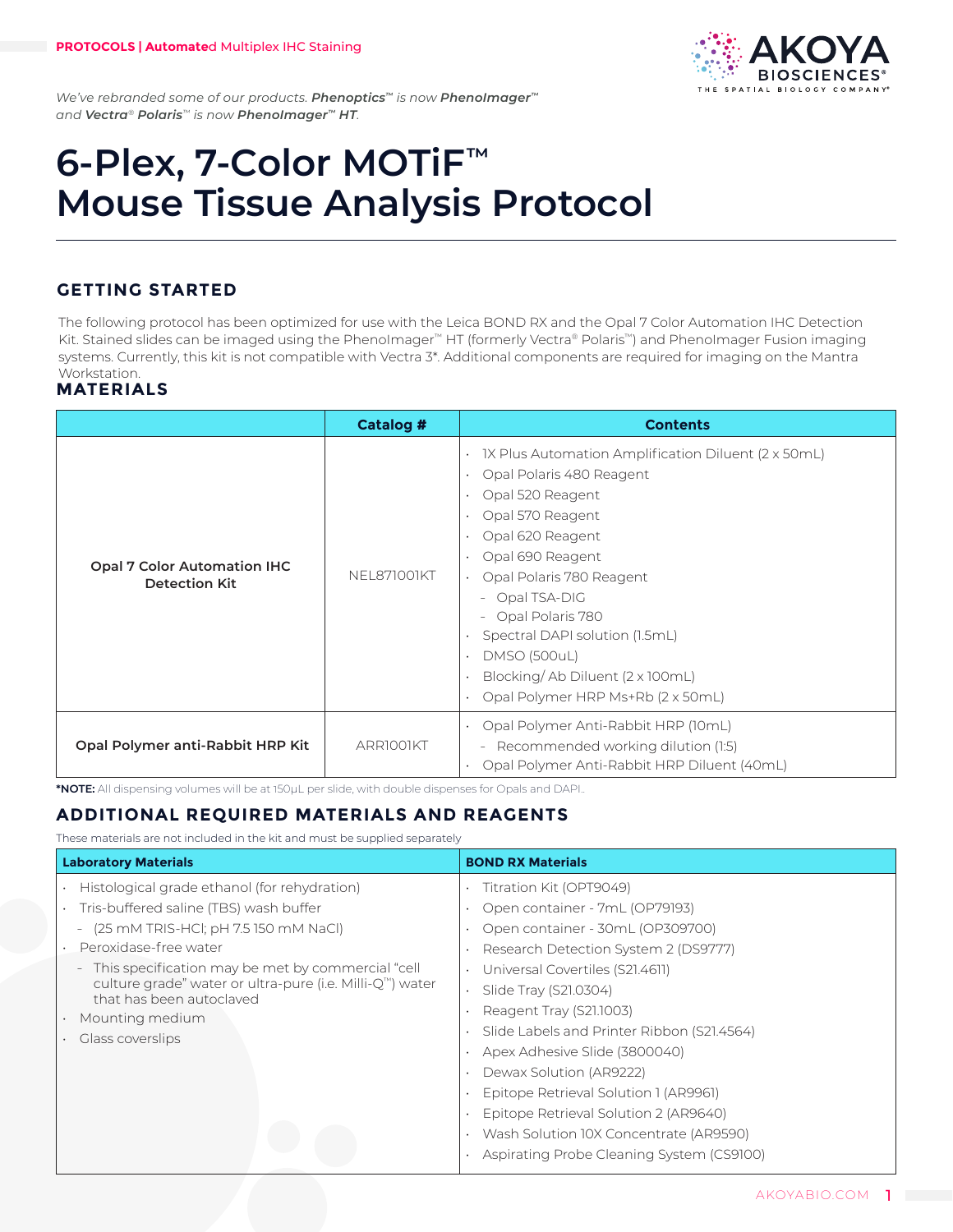

## **SOLUTION PREPARATION**

#### **Primary Antibody Working Solution**

Dilute primary antibody in the Antibody Diluent/Block at optimal concentration for Opal detection as recommended in the chart on page 4.

#### **Secondary Antibody Working Solution**

Using the contents of the Opal Polymer anti-Rabbit HRP Kit, create a 1:5 Working Solution of the Opal Polymer Anti-Rabbit HRP (10mL) by combining it with the Opal Polymer Anti-Rabbit HRP Diluent (40mL). For this protocol, the Opal Polymer HRP Ms+Rb supplied in the Opal 7-color Automation IHC Detection Kit will not be used.

#### **Opal Working Solution\***

Reconstitute each Opal reagent in 75µL of DMSO, with the exception of Opal Polaris 780 (see below). Before each procedure, dilute Opal reagent in 1X Plus Automation Amplification Diluent to make Opal reagent working solution. We recommend to start diluting the Opal reagent at 1:150. Optimize your assay according to the Opal Assay Development Guide.

#### **Opal Polaris 780 Working Solution\***

Reconstitute TSA-DIG in 75µL of DMSO, and Opal Polaris 780 in 300µL of deionized water. Before the procedure, dilute TSA-DIG in 1X Plus Automation Amplification Diluent at 1:100 to make TSA-DIG working solution. Dilute Opal Polaris 780 with Antibody Diluent/ Blocking at 1:25 to make the working solution.

#### **DAPI Working Solution\***

Add 2-3 drops of DAPI solution into 1mL of TBS or TBST. Approximately 300µL of DAPI Working Solution is required per slide. Discard any unused portion of DAPI Working Solution.

**\*NOTE:** To help assist in your Working Solutions calculations, one dispense equals 150µL of Working Solution. For this assay, two dispenses of each Opal reagent and TSA-DIG are recommended per slide (with the exception of Opal Polaris 780) to achieve optimal staining, plus additional solution for the dead volume of the container. Discard any unused portion of any of the Working Solutions when the run is complete.

#### **BOND RX Wash Solution**

Create a working 1X BOND RX Wash Solution by diluting the stock 10X concentrate BOND™ Wash Solution with peroxidase-free water.

## **SPECIAL CONSIDERATIONS AND BOND RX PROTOCOL**

#### **Opal Polaris 780 Automation Steps**

The Opal Polaris 780 reaction is antibody based. Because of this, there must be additional washing steps to cool down the slide between the TSA-DIG stripping step (with ER1 at 95°C) and before the Opal Polaris 780 application step.

**NOTE:** The Opal Polaris 780 must ALWAYS go last in your multiplex.

#### **BOND RX Wash Solution Steps**

In the following protocol, users will see the following step: BOND Wash Solution. This refers to a series of wash steps that are built-in to the Leica protocol. Listed below are a breakdown of those steps:

- Post-Primary Antibody, Epitope Retrieval, Opal Polaris 780, and DAPI application: 0 min, 1 min, 0 min
- Post-Opal Polymer HRP application: 0 min, 1 min, 3x 0 min
- Post-Opal application and TSA-DIG (except Opal Polaris 780):

0 min, 1 min, 2x 0 min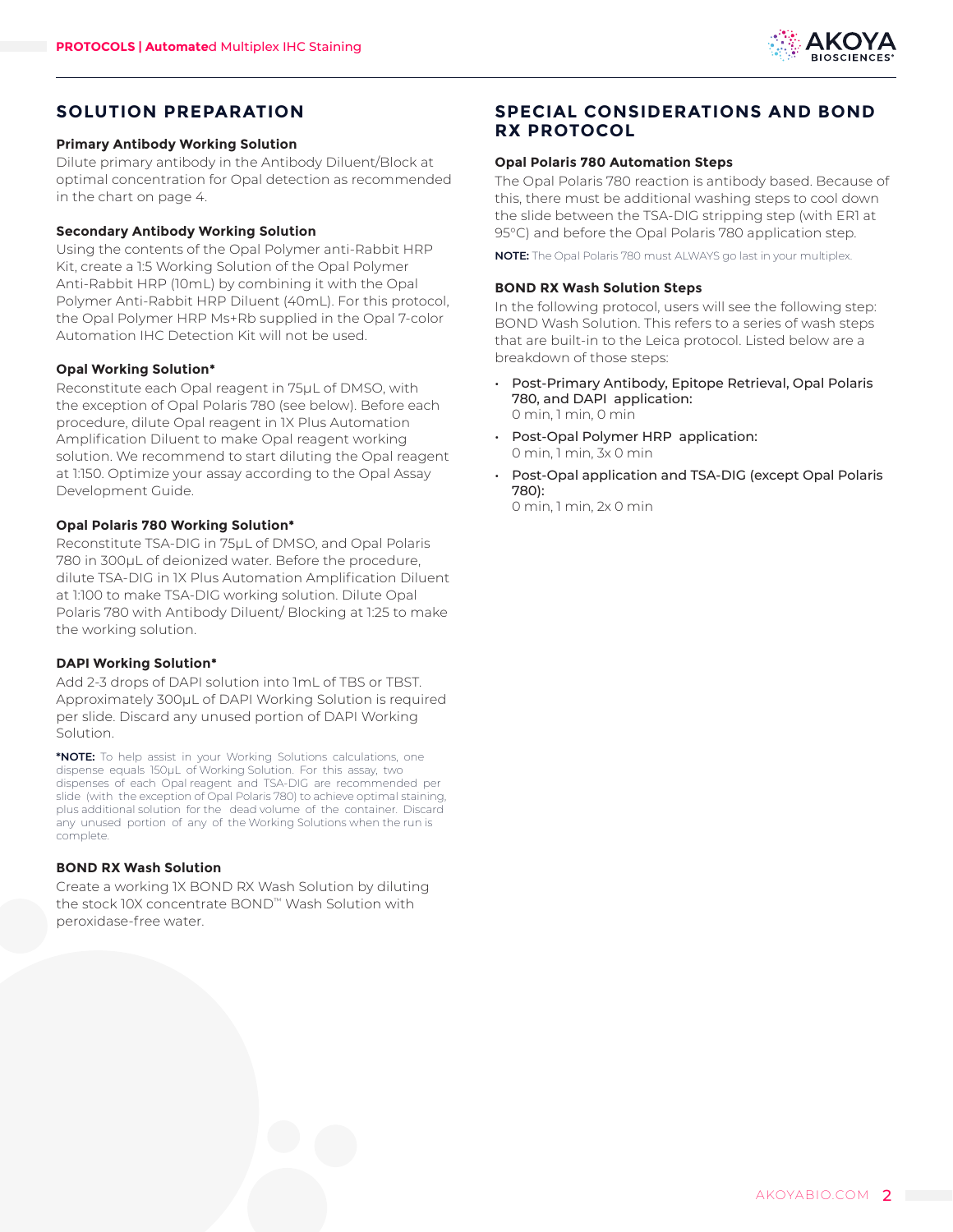

### **DIRECTIONS**

Follow the steps listed below to perform the automated multiplex immunofluorescence staining assay.

Differs from standard Opal BOND RX protocol.

## **STEP 0** BOND RX Protocol Creation

- a. Create a copy of the \*Opal 7-color (v5.2 plus) IHC protocol.
- **b.** Alter the copied version to reflect the protocol beginning at Step 2.

## **STEP 1** Slide Preparation

- a. Bake the FFPE slides for 3 hours at 65°C in a laboratory oven.
- b. When setting up the BOND RX Study Protocol, select the following listed settings for Preparation and HIER (see Figure 1).
- c. Label the slides with their corresponding BOND RX barcode.
- d. Load the slides into the BOND RX trays, and prepare and load the reagents.
- e. Press "Start" to begin the BOND RX protocol..

## **STEP 2** Research Detection System

a. TBS wash, 0 min

## **STEP 3** Blocking

a. Akoya blocking buffer, 5 min

#### **STEP 4** Primary Antibody Incubation

- a. Antibody 1 incubation, 30 min
	- i. Use the chart below to determine antibody information, staining order, and dilution factor.

| Single       | Routine<br>$\overline{\phantom{a}}$<br>≂ |   |  |
|--------------|------------------------------------------|---|--|
| Single       |                                          |   |  |
| Process:     | <b>IHC</b><br><b>ISH</b>                 |   |  |
| Marker:      | *Negative                                |   |  |
| Protocols    |                                          |   |  |
| Staining:    | Opal 7 Color MOTIF                       | ⊡ |  |
| Preparation: | *Dewax                                   | ▼ |  |
|              | *HIER 40 min with ER2                    | ▼ |  |
| HIER:        |                                          |   |  |

| Order          | <b>Antibody</b>  | <b>Clone</b>                   | Vendor         | <b>Species</b> | <b>AB Dilution Factor</b> | <b>Opals</b>              | <b>Opal Dilution</b><br><b>Factor</b> |
|----------------|------------------|--------------------------------|----------------|----------------|---------------------------|---------------------------|---------------------------------------|
| L.             | CD <sub>8a</sub> | D4W2Z                          | Cell Signaling | rabbit mAB     | 1:200                     | Opal Polaris 480          | 1:150                                 |
| $\overline{2}$ | $Bcl-2$          | EPR17509                       | Abcam          | rabbit mAB     | 1:500                     | Opal 520                  | 1:150                                 |
| 3              | CD4              | D7D2Z                          | Cell Signaling | rabbit mAB     | 1:50                      | Opal 570                  | 1:100                                 |
| 4              | F4/80            | D <sub>2</sub> S <sub>9R</sub> | Cell Signaling | rabbit mAB     | 1:100                     | Opal 620                  | 1:400                                 |
| 5              | CD31             | D8V9E                          | Cell Signaling | rabbit mAB     | 1:300                     | Opal 690                  | 1:150                                 |
| 6              | Ki-67            | IHC-00375                      | Bethyl         | rabbit pAB     | 1:150                     | TSA-DIG, Opal Polaris 780 | 1:100, 1:25                           |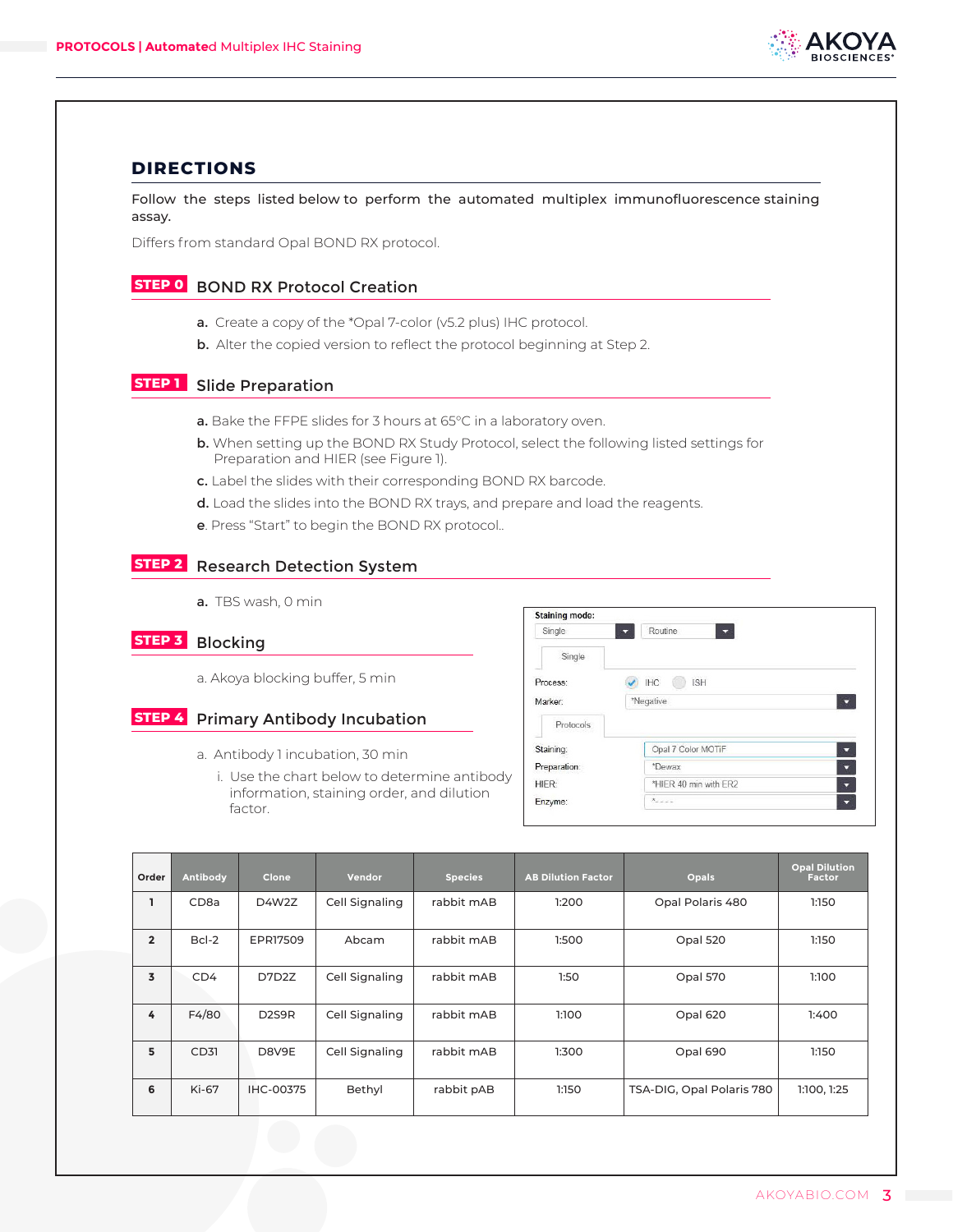

#### **STEP 5** Opal Polymer HRP

- a. Bond Wash Solution
- b. Opal Polymer Anti-Rabbit HRP, 10 min

# **STEP 6** Signal Amplification

- a. Bond Wash Solution
- b. Double dispense the Opal fluorophore (Use the chart to determine Opal pairing and dilution factor)
	- i. First dispense, 0 min
	- ii. Second dispense, 10 min

## **STEP 7** Antibody Stripping

- a. Bond Wash Solution
- b. Bond ER solution 1
	- i. Temperature at 95°C, incubate at 20 min
- c. Bond Wash Solution

#### **STEP 8** Repeat Steps 3-7

- a. Repeat Steps 3-7 for the next four antibodies.
- b. Go on to Step 9 for Opal Polaris 780 staining.

## **STEP 9** Blocking

a. Akoya blocking buffer, 5 min

#### **STEP 10** Primary Antibody Incubation

a. Antibody 6 incubation, 30 min

## **STEP 11** Opal Polymer HRP

- a. Bond Wash Solution
- b. Opal Polymer Anti-Rabbit HRP, 10 min

#### **STEP 12** Introduction of Opal TSA-DIG

- a. Bond Wash Solution
- b. Opal TSA-DIG [1:100]#
	- i. First dispense, 0 min
	- ii. Second dispense, 10 min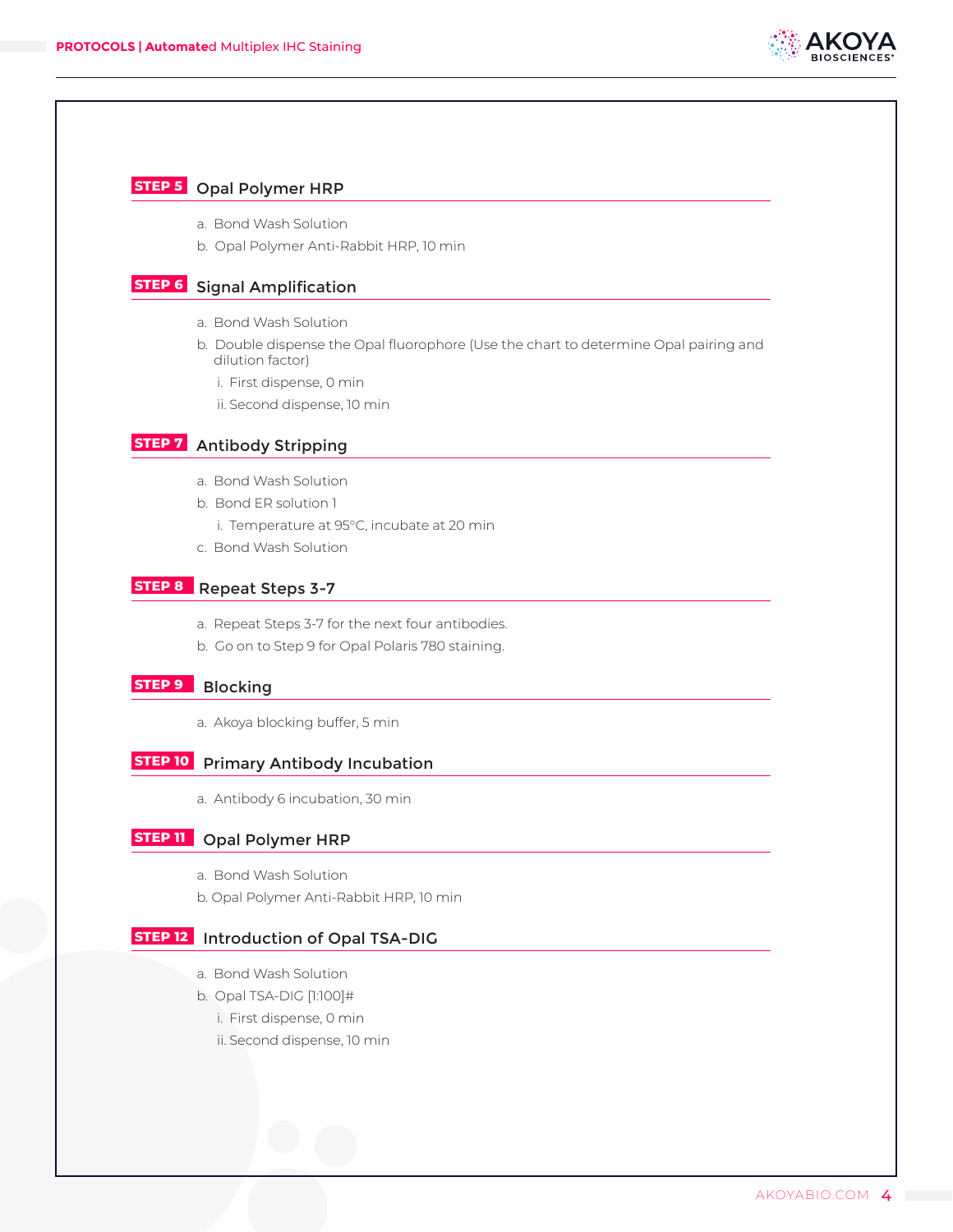

# **STEP 13** Antibody Stripping

- a. Bond Wash Solution
- b. Bond ER Solution 1
	- i. Temperature at 95°C, incubate at 20 min
- c. Bond Wash Solution#
	- i. Wash
	- ii. 2X Wash, 10 min incubations each
	- iii. Wash

# **STEP 14** Opal Polaris 780 Signal Generation

- a. Opal Polaris 780 [1:25], 60 min#
- b. Bond Wash Solution

#### **STEP 15** DAPI Counterstain and Mount

- a. Spectral DAPI#
	- i. Open dispense, 0 min
	- ii. Open dispense, 5 min
- b. Bond Wash Solution